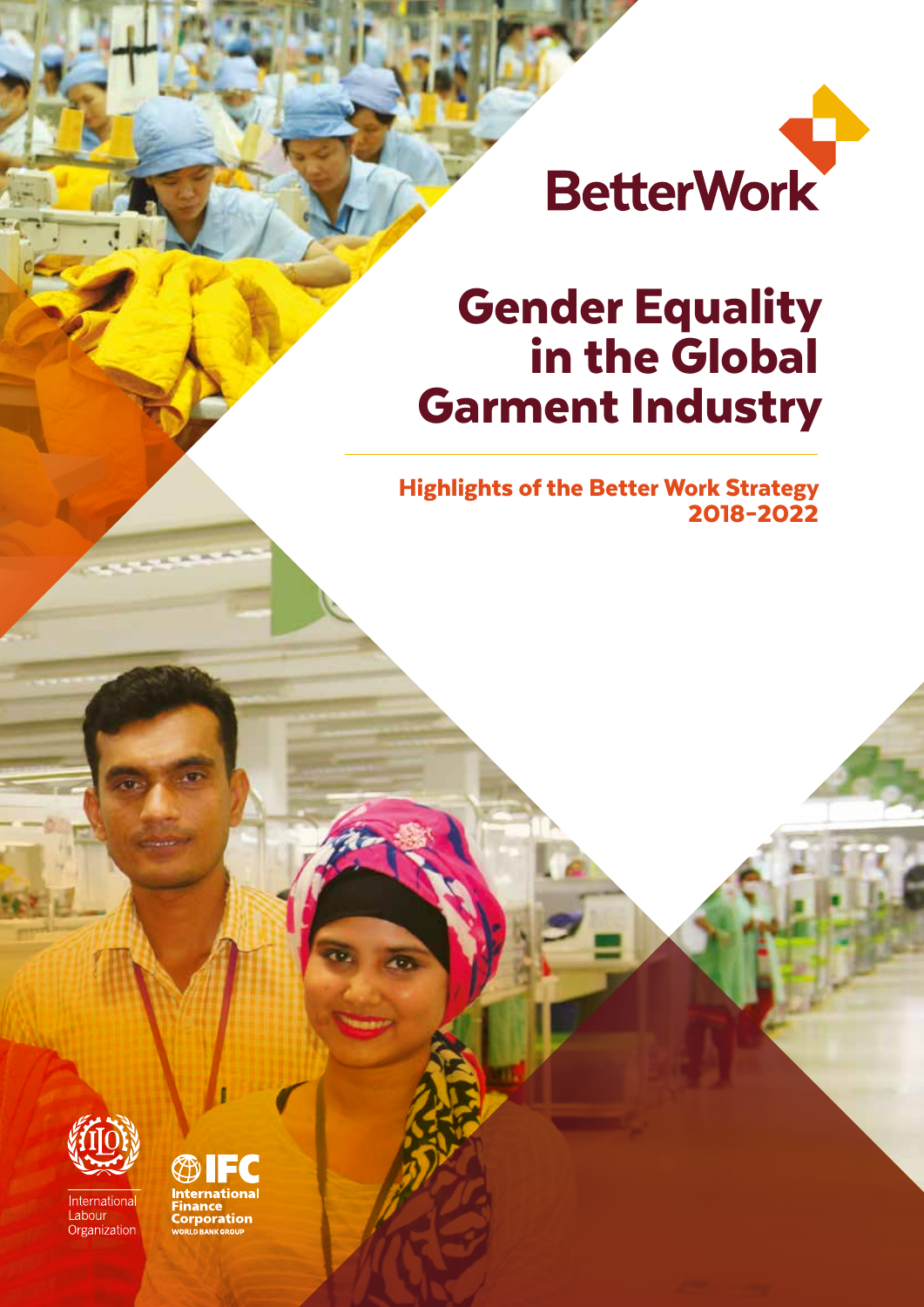*"Peace, prosperity and social justice depend on the achievement of substantive equality between women and men."* 

 — GUY RYDER ILO DIRECTOR GENERAL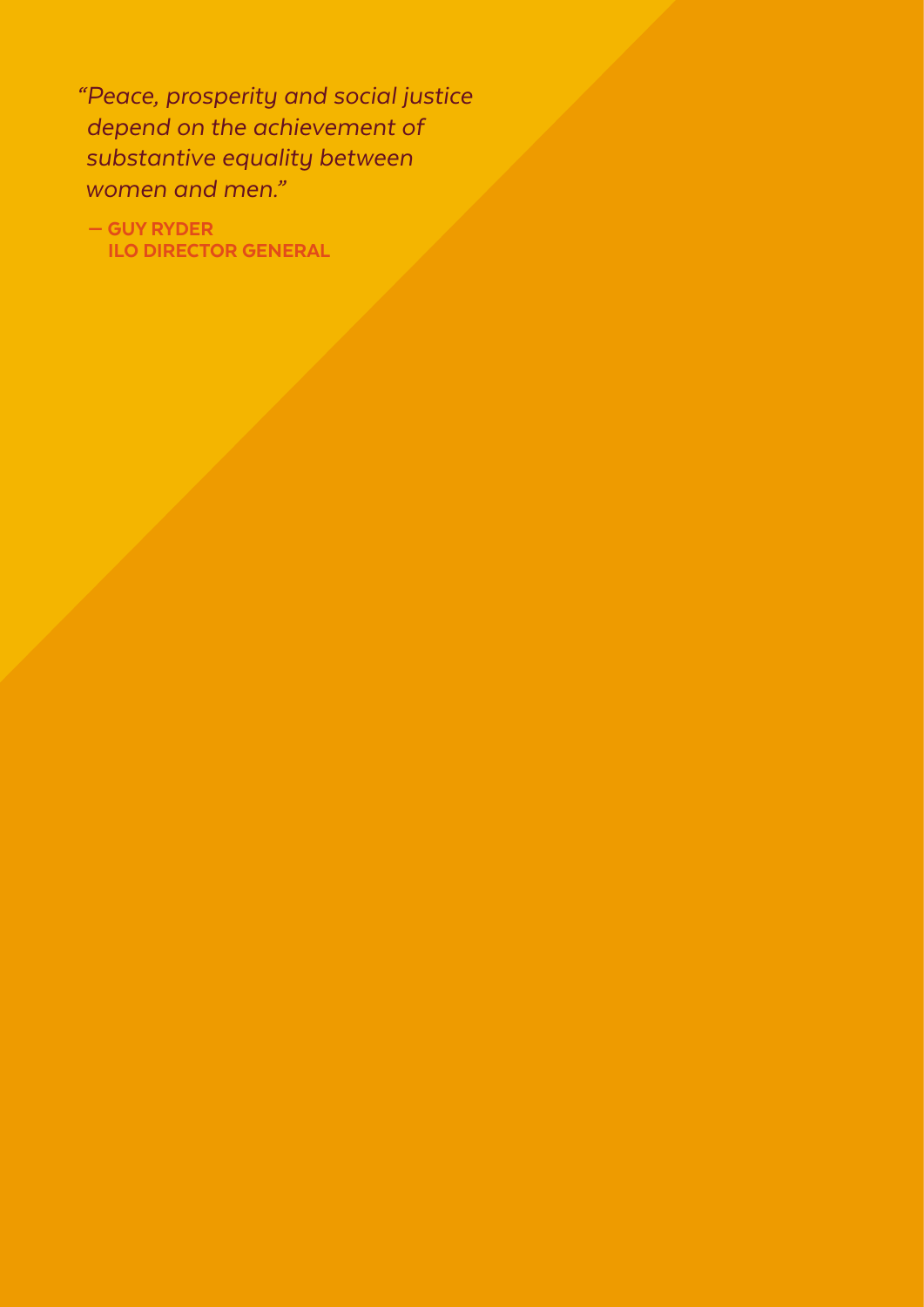

## Gender equality: The opportunity

The global garment industry has the potential to lift millions of women and men out of poverty worldwide, and can advance gender equality. This can only happen if decent, good quality jobs are available. Our research has demonstrated that when all workers, men and women, are treated fairly and have decent jobs, everyone benefits: the workers themselves, their employers, the industry, and the local and national economies. Good quality jobs catalyze women's economic empowerment, offer social protection and measures to balance work and family, and operate in an environment free from discrimination and harassment. The absence of these conditions impedes women's access to decent jobs.

Better Work – a collaboration between the United Nation's International Labour Organization (ILO) and the International Finance Corporation (IFC), a member of the World Bank Group - brings together all levels of the garment industry to improve working conditions and boost the competitiveness of apparel businesses.

Since its establishment, the programme has impacted three million workers across eight garment-producing countries throughout the world. Of these, the vast majority are young women who represent 79 per cent of workers in Better Work factories and dominate the workforce throughout the sector. Better Work has conducted extensive analysis of the garment industry to learn more about these workers. They are typically under the age of 30, and many migrate to start their first formal job in a garment factory. Women tend to be employed in unskilled, low-value occupations, such as sewing machine operators and helpers in the production process, whereas men are more likely to be employed in higher-wage jobs and in leadership positions. Because of harmful cultural and gender norms, women workers are often subjected to sexual harassment during recruitment and at the workplace, and they are frequently discriminated against when

it comes to their wages, conditions of work, benefits (including maternity protection and threat of dismissal upon pregnancy status) and promotion.

Better Work is committed to working with partners to address these challenges, helping ensure quality jobs in the global garment industry helping advance gender equality and realize the development potential that these jobs hold.

While addressing gender issues has always been a component of Better Work, our recent impact assessment showed that empowering women is not only a key outcome of the programme, but is also critical for the achievement of our overall objectives. As a result, Better Work is renewing its strategic focus on gender equality and women's economic empowerment by putting women centre stage in all aspects of our work.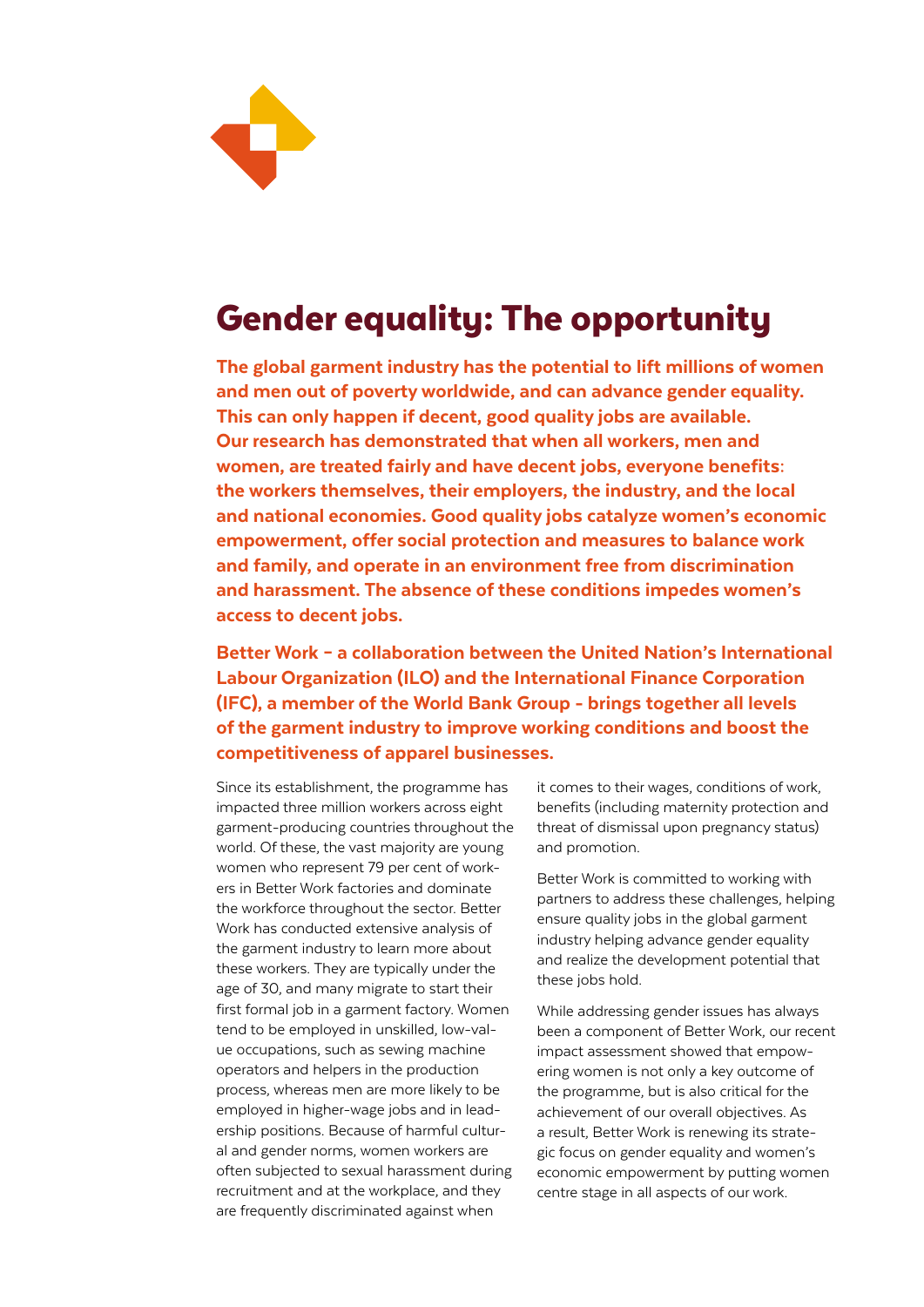# Challenges to gender equality in Better Work factories

Despite our success in improving working conditions and empowering women in the workplace, several deep-rooted challenges to gender equality remain in factories participating in the Better Work programme. This reflects trends identified in the garment industry at large as well as more broadly in the countries where we operate.

### Occupational segregation

Women tend to be concentrated in certain low-paying, low-skilled sectors such as the garment industry, and within it, are often stuck in lower paying occupations such as sewing machine operators and helpers. Due to stereotypes regarding women's and men's aspirations, preferences and capabilities, employers' perceptions of women's and men's skills and attitudes are affected. This trend has been strengthened over the last two decades: as garment production becomes more technology-intensive, occupations become increasingly skilled and better paid, employing a higher proportion of men.

### Gender-based discrimination upon recruitment

Although pregnancy tests and contraceptives are rarely used as a condition for employment in Better Work country programmes, more subtle forms of pregnancy-based discrimination are widespread. In addition, in Cambodia and Jordan, we found that men often face discrimination in recruitment due to stereotypes, for example, that garment sector work is women's work and that men are more likely to be 'troublemakers.'

### Gender wage gap

The difference in pay between women and men for work of equal value is particularly linked to the predominance of working mothers, who often face additional care responsibilities and therefore suffer from a significantly reduced earning capacity.

### Sexual harassment

Due to occupational segregation and incentive systems in factories, sexual harassment is widespread in the global garment industry. Because of negative cultural norms, fear on the part of victims, the lack of functional reporting mechanisms, and a tendency to view this behaviour as "normal", sexual harassment is largely underreported. However, our confidential surveys showed that, as Better Work began operations, an average of 36 per cent of interviewed workers were concerned with sexual harassment in their factories.

### Working hours

Garment production is often characterized by long working hours and overtime, putting an extra burden on women who serve as primary caregivers in their families and communities.

### Supervisory roles

Women continue to be significantly under-represented in supervisory roles relative to their share in total employment in the sector.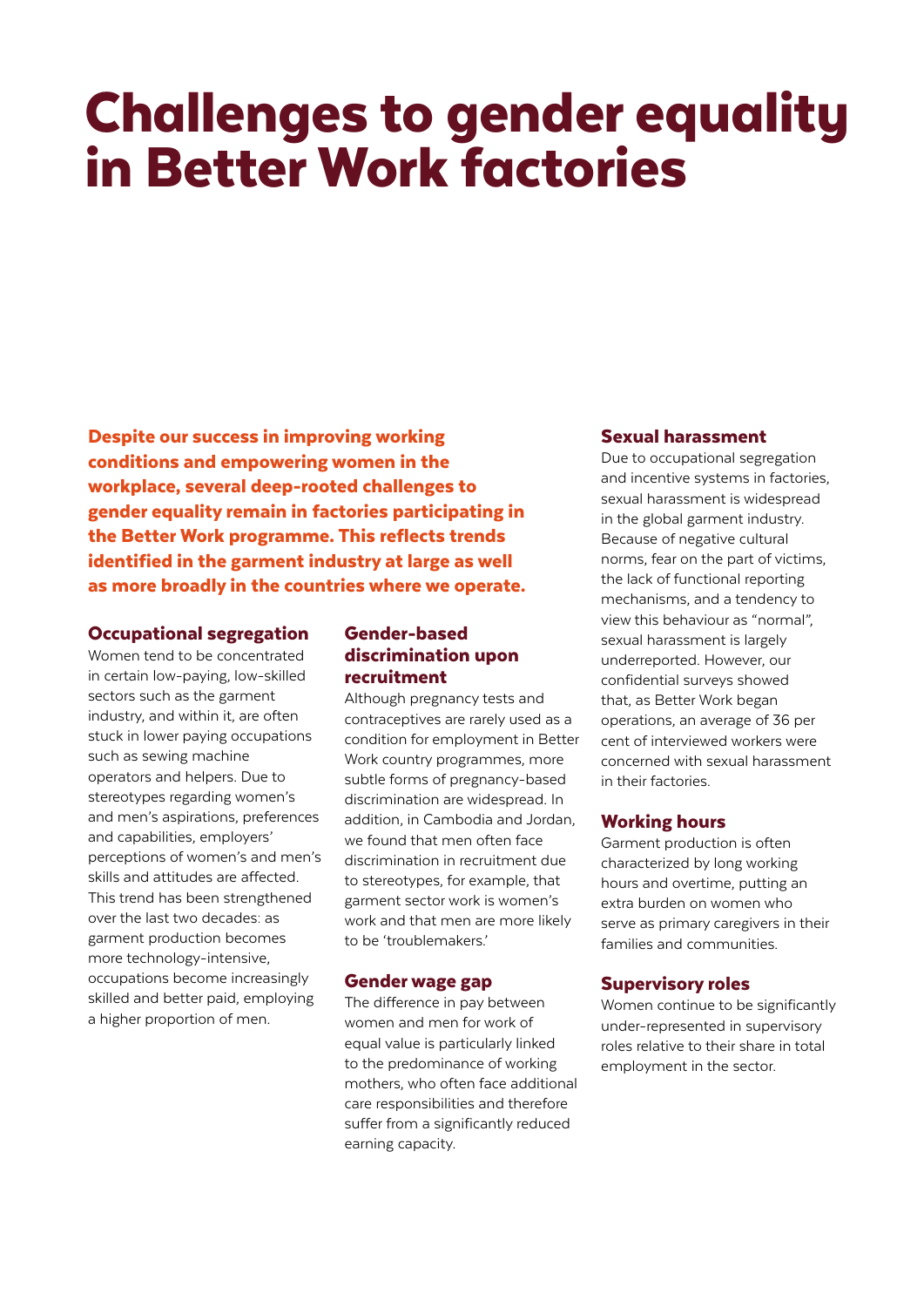### Pregnancy-related healthcare

Few Better Work countries have legislation that allows pregnant workers to access antenatal care without salary deductions. The frequent use of short-term contracts puts pregnant women in a vulnerable position, often missing out on maternity leave benefits. While all Better Work countries have maternity benefits enshrined in their laws, only Bangladesh and Vietnam offer maternity leave beyond the 14 weeks required by ILO Convention 183. Whether or not maternity leave is paid depends on the worker's seniority. Breastfeeding breaks are also guaranteed by labour law, but are not always paid.

### Trade Union representation

While women workers are increasingly becoming representatives at the factory level, they are still not being equally represented. Also, leadership positions in union confederations and federations are still largely dominated by men. This is partly due to widely-recognized gender ideologies, as well as to the reality that women are still expected to assume the majority of childcare responsibilities after they return home, discouraging them from serving as trade union representatives.

CONSIDERATIONS



Two considerations should be taken into account in our work on gender equality:

First, bringing about change does not rest on the shoulders of women alone. Men's role in breaking barriers and stereotypes, sharing care and other responsibilities and actively supporting the voice and leadership of women in all aspects of their lives and organizations is key. To sustainably change gender inequalities in societies, the engagement of men and boys is crucial. If large numbers of men are to support and implement gender equality initiatives in Better Work, it will be necessary to speak in concrete, positive ways to their concerns, interests, hopes and problems.

Second, we recognize that women and men are not single, homogeneous populations. Women and men may face layers of discrimination that overlap based on their socioeconomic status, sexual orientation, gender identity, ethnicity, religion, disability, migration status, family responsibility and age. These different social categorizations are particularly relevant in certain Better Work country contexts and should be fully integrated in country programmes' gender strategies.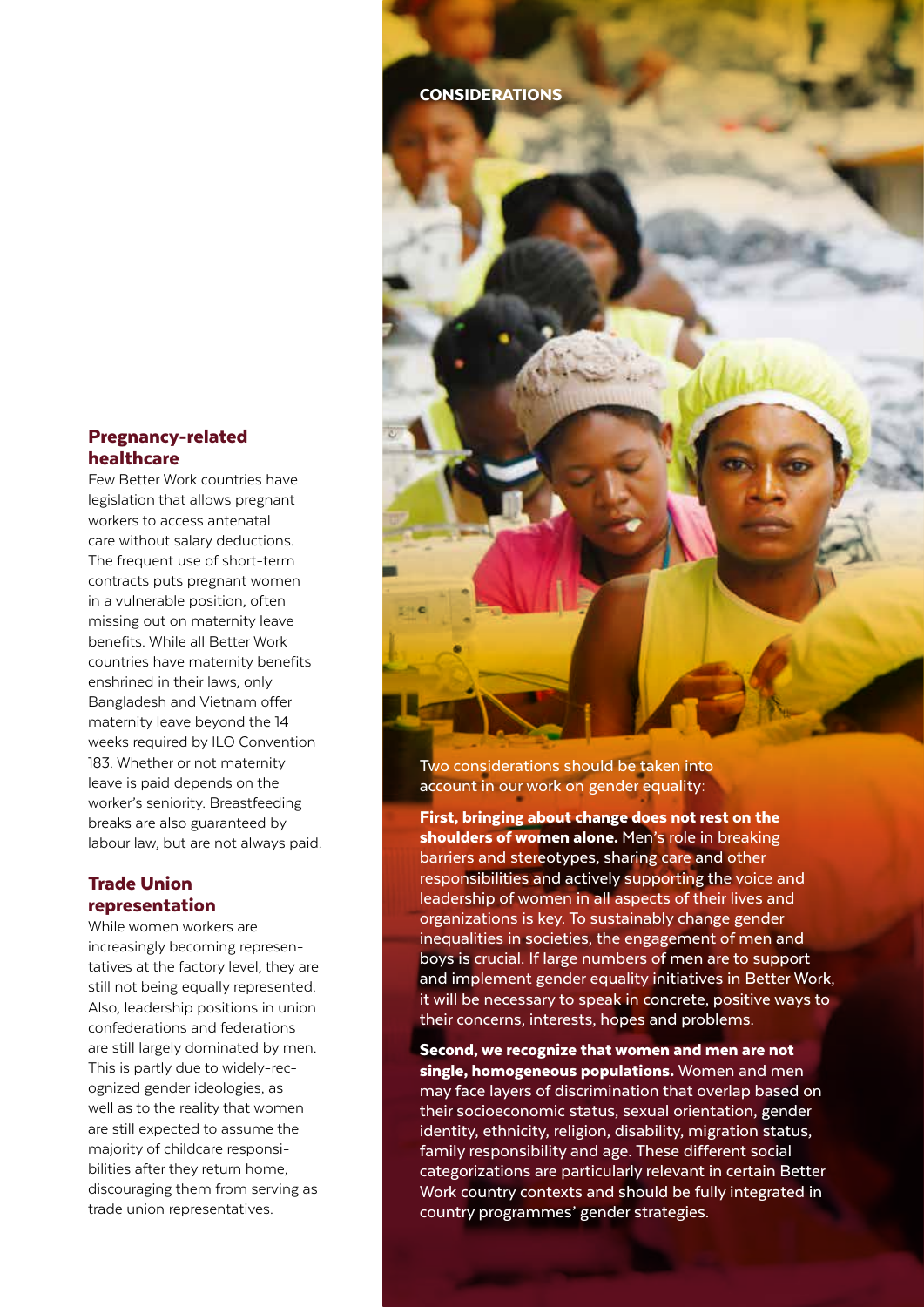### WHAT HAS WORKED IN ACHIEVING GENDER EQUALITY

**Better Work has had a measurable positive impact on addressing the challenges outlined above and promoting gender equality. Evidence from surveys of more than 15,000 workers and 2,000 managers across five countries shows that since the programme's establishment:**

### Better Work has decreased the gender pay gap by up

to 17%, **reduced sexual harassment concerns by up to 18%, and increased women's access to prenatal care by as much as 26%.**



**Quality jobs for women have knock-on development impacts including** higher income**,** better health **for workers and their family members and** improved education **for workers' children.** **Improvements in working conditions are more significant** when women are freely elected and fairly represented **on worker – management committees.**

**Female supervisors trained by Better Work achieved a** 22% increase in productivity **on their line. A workplace free of harassment also leads to higher profitability.**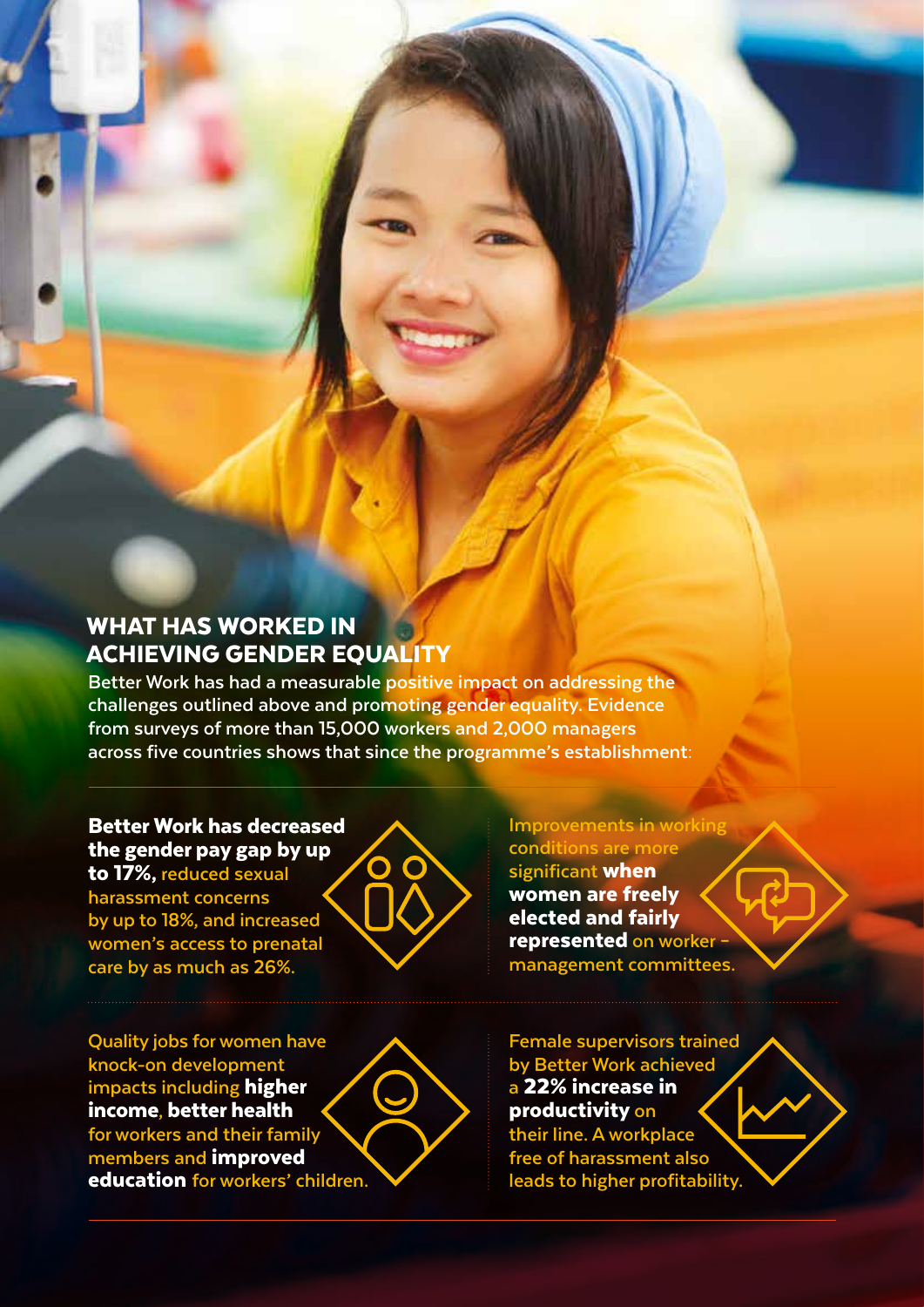## BUILDING ON SUCCESS: Our vision for achieving gender equality

Better Work aims for a society where women and men have equal and decent work opportunities, are free from gender-based violence and discrimination, and are able to access their rights, fulfil their potential and direct their futures. By the end of 2022, Better Work seeks to more effectively promote gender equality and women's economic empowerment in the global garment supply chain at the factory level, and by influencing and strengthening policies, institutions and practices at the national, regional and global levels.

Toward this vision, Better Work will increase its gender responsiveness through embedding gender equality themes into our factory services, policy engagement activities, research and communications. We will also drive gender responsiveness from within by strengthening our internal training and learning processes to champion gender equality among ourselves.

### Our current and future work is structured around the following gender equality themes:



**Discrimination** Preventing sexual harassment; tackling contractual discrimination (e.g. recruitment and occupational segregation); bridging the gender wage gap



Paid Work & Care Sexual and reproductive health and rights (including pregnancy related healthcare and nutrition); maternity protection; breastfeeding; childcare



#### Voice & Representation

Representation of women workers in factories' committees (including Better Work's worker – management committees) and trade unions, union federations, and employer organizations; voice in collective bargaining processes



### Leadership & Skill Development

Career opportunities in factories (e.g. line supervisors and management positions); leadership positions in governments, trade unions and employers organizations; financial literacy and household budget planning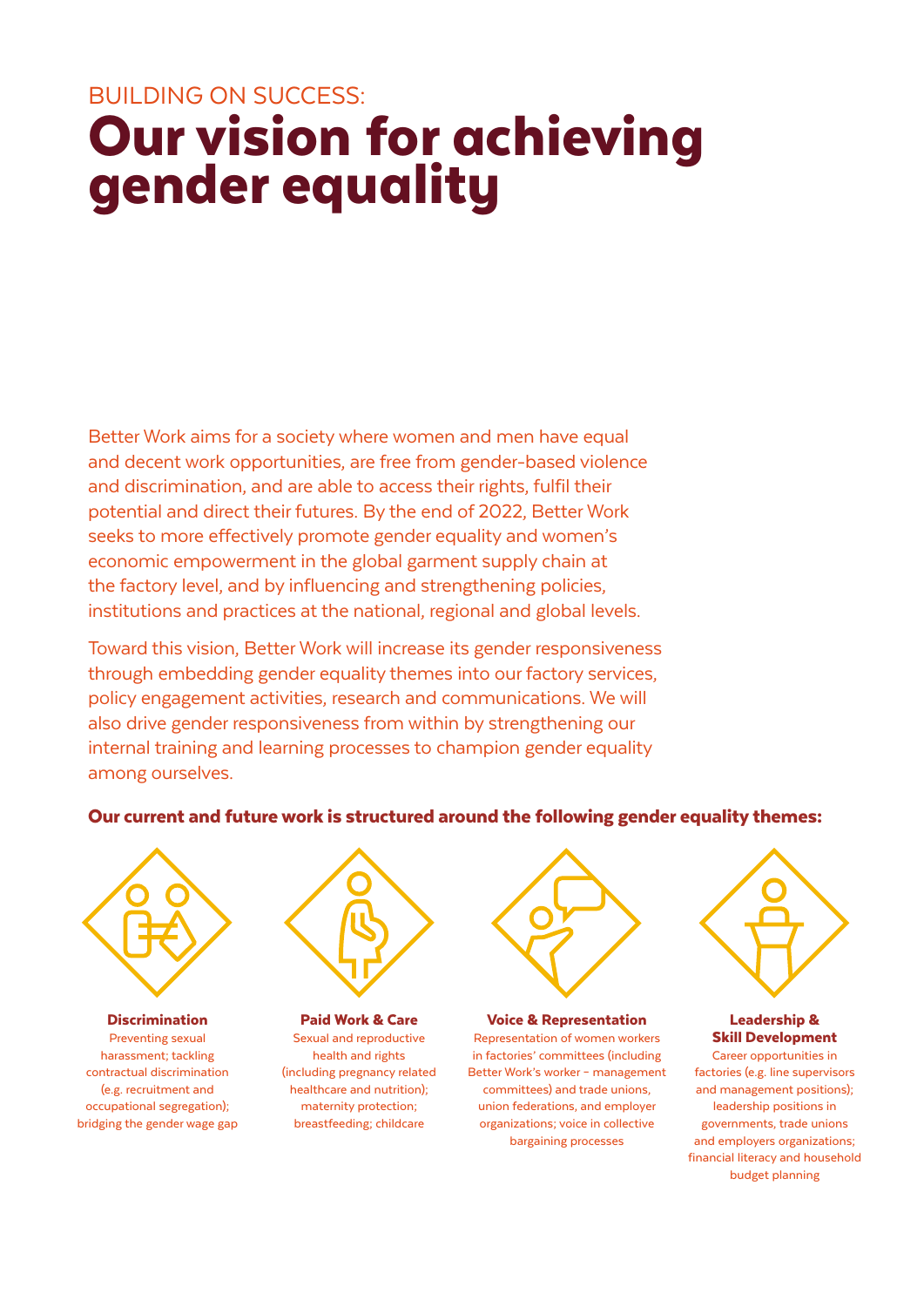## THE BETTER WORK Approach to change

Our targeted areas of intervention prioritize women's economic empowerment across all our activities. By focusing on the four gender themes in our daily work, we will be able to advance the gender equality agenda and maximize our impact in improving working conditions and productivity as a whole in the global garment supply chain.

### In-Factory Services

The heart of Better Work lies in its interactions with garment workers, employers, labour inspectors, manufacturers and brands. Better Work will advance gender equality and women's economic empowerment by addressing gender norms through our factory-level services (assessment, advisory and training). By strengthening the gender focus of our assessments, we will improve our ability to identify and deal with the wide range of gender issues in factories, including particularly sensitive topics such as workplace sexual harassment. We will continue to address non-compliance through our advisory services, ensuring visibility and fair representation of women in social dialogue. Through advisory services and training, we will continue to promote skill development and expand initiatives to build women's confidence, leadership and career opportunities, such as through our supervisory skills training.

### Global Supply Chain (GSC) Engagement

Our factory-level evidence on the prevalence of sexual harassment, the dynamics of discrimination and career advancement, and attitudes towards maternity protection allows us to influence global brands and retailers to focus on women's economic empowerment and change business cultures and practices in their supply chains. Better Work is in a strong position to work with brands and manufacturers to promote gender-sensitive global supply chain practices.

Due to our unique positioning in the global garment supply chain as a catalyst for change, Better Work is also well placed to create synergies and partnerships with other organizations at the local and global level who have particular expertise on the identified gender themes which fall beyond our programme's core competencies. We will forge new alliances in the supply chain to advance our objectives.

#### PROMOTING GENDER EQUALITY WITHIN THE BETTER WORK TEAM

In order to be even more effective in our factory-facing work, we are committed to strengthening the capacity of our team on gender equality by investing in training and learning opportunities for our staff. More broadly, we also carry the responsibility to contribute to improving the public sector practices in employment of women and men, and creating and guaranteeing decent jobs. As part of a standard-setting organization, Better Work practices what it advocates.

The Better Work team is addressing gender norms to guarantee a workplace free of (sexual) harassment. We recognize the challenges of combining paid work and care and adjust our workplace and working conditions to allow women and men to live equally fulfilling lives as workers and care providers. In employment, the team is committed to promote the leadership and skills and career development of women.

### Influencing National and Global Policy on Gender Equality

Given the significance of the garment sector in the countries where Better Work operates, the industry provides a strong entry point to build more effective national institutions, strengthen public—private partnerships and address policy gaps.

Better Work is well-positioned to strengthen public institutions through partnerships with different stakeholders, including national governments, trade unions and employer organizations. Governments are primarily responsible for enforcing and strengthening laws and regulations, including through ratification of relevant ILO Conventions; this means they are uniquely situated to advance gender equality and empower women economically. Trade unions and employer organizations have a key role to play in ensuring women's voices are heard and that there is a fair representation in their constituencies and leaderships, especially in an industry with such a high female participation in the labour market. At the global level, as the ILO and the World Bank Group will strengthen collaboration on complementary policies fostering decent work and competitiveness, they will contribute to creating an enabling environment that catalyzes women's economic empowerment.

Better Work's unique research findings and data are used for awareness raising at the factory, industry and national levels, as well as for campaigns and other communications channels contributing to informing the global policy dialogue on the Sustainable Development Goals (SDGs). Better Work's unique convening power of participants in the global garment supply chain will be harnessed to influence gender norms.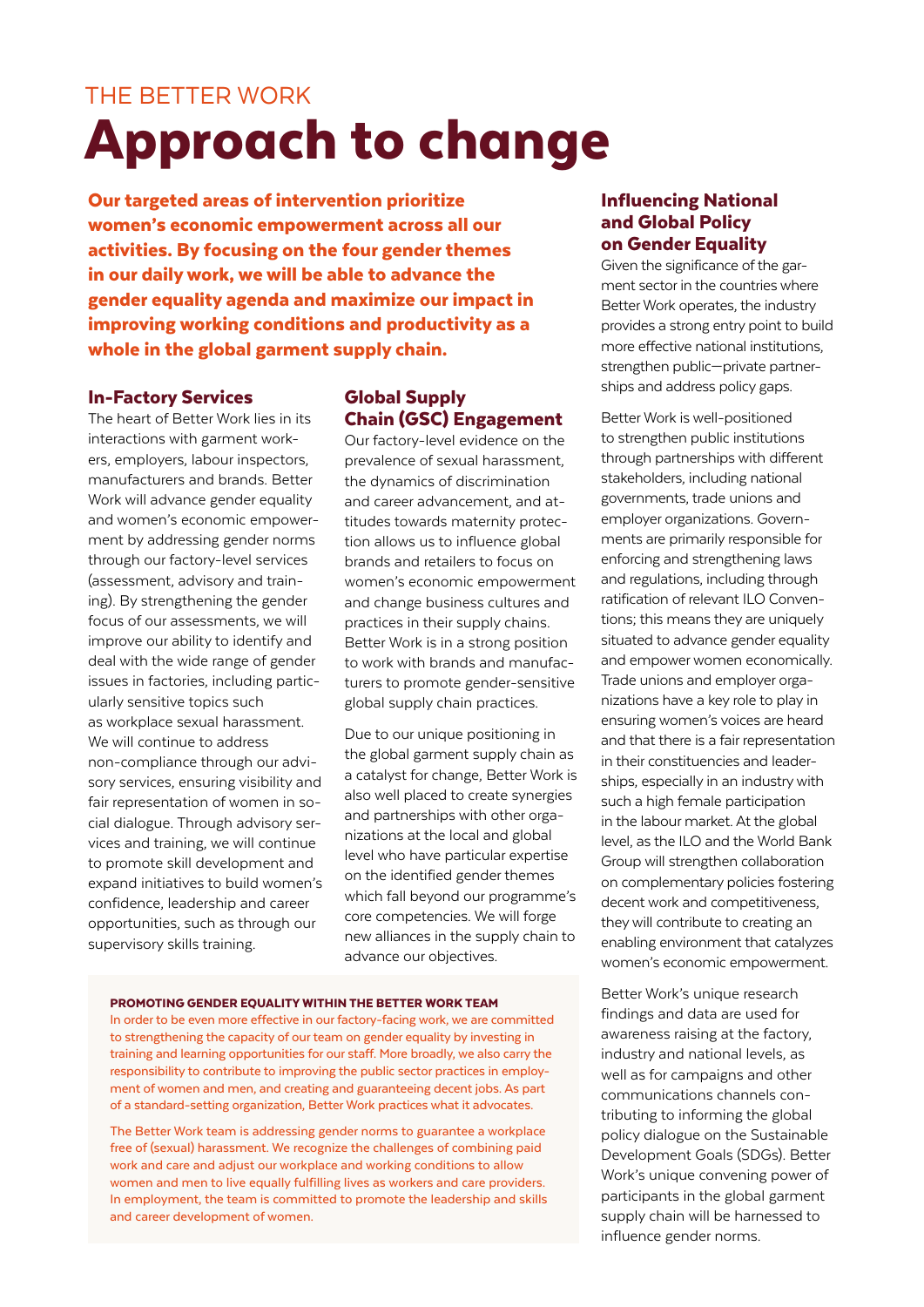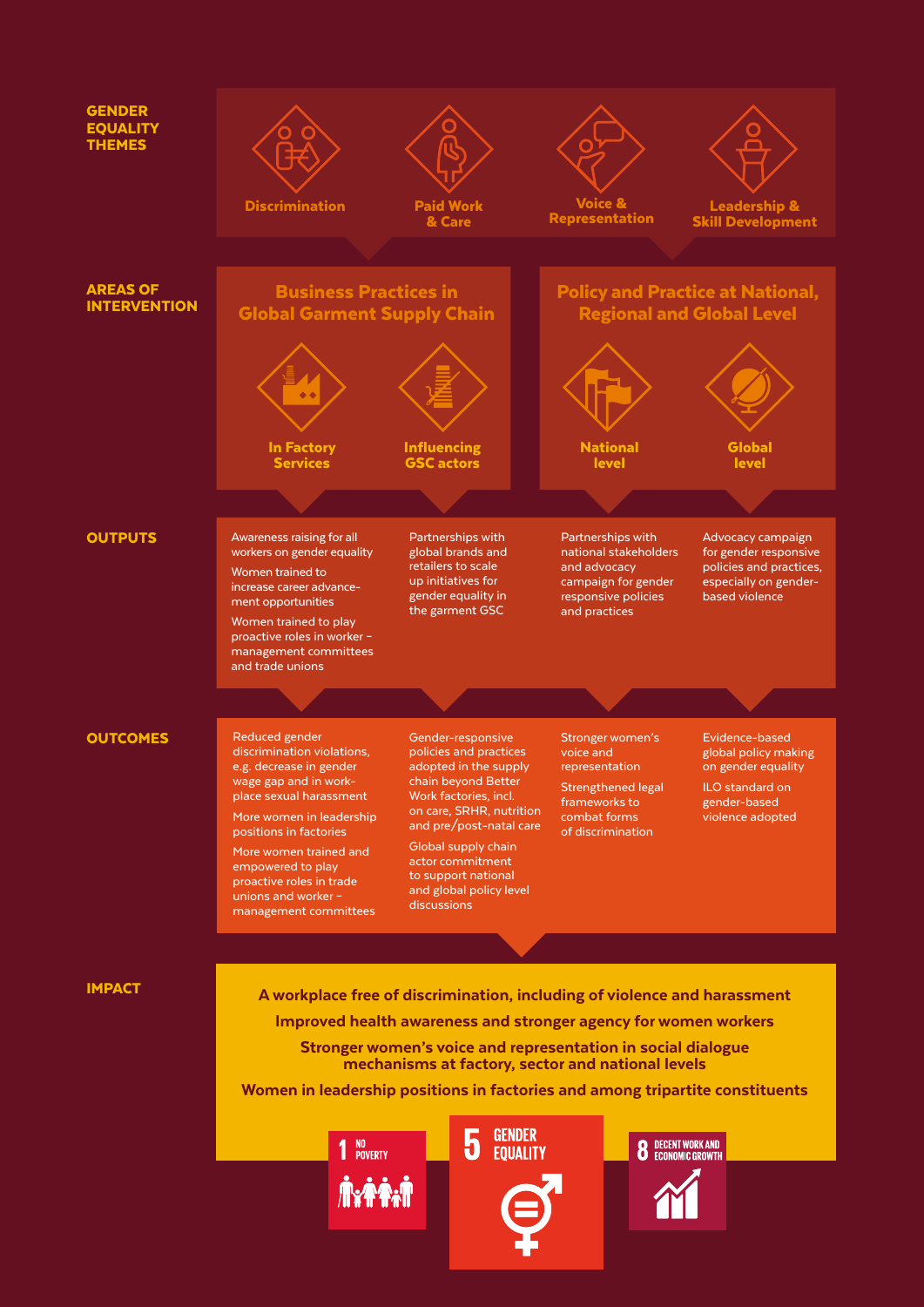### OPERATIONALIZING THE STRATEGY

| <b>INTERNAL</b><br><b>PROCESSES</b>                                       | <b>IN-FACTORY</b><br><b>SERVICES</b>                                | <b>RESEARCH,</b><br><b>COMMUNICATIONS</b><br>& POLICY<br><b>INFLUENCE</b>                | <b>PARTNERSHIPS</b>                                                                                                                          |
|---------------------------------------------------------------------------|---------------------------------------------------------------------|------------------------------------------------------------------------------------------|----------------------------------------------------------------------------------------------------------------------------------------------|
| <b>Staff</b><br>training<br>Internal<br>awareness-<br>raising<br>campaign | Scale up of sexual<br>harassment<br>prevention training             | Research on<br>gender equality<br><i>impacts</i>                                         | <b>Collaboration with national</b><br>governments on gender responsive<br>policy and legal frameworks                                        |
|                                                                           | Scale up of supervisory<br>skills training for<br>women supervisors | Advocacy<br>campaign<br>Informing<br><b>ILO</b> and<br><b>IFC/World Bank</b><br>policies | Capacity building for trade<br>unions and employer organizations<br>on gender responsiveness                                                 |
|                                                                           | <b>Quotas for women</b><br>representation in<br>advisory and PICCs  |                                                                                          | Leverage of brands' priorites and<br>access to drive change for gender<br>equality in their supply chains                                    |
|                                                                           | <b>Deeper investigation</b><br>of discrimination in<br>assessments  |                                                                                          | <b>Collaboration with global and</b><br>local NGOs on SRHR, nutrition,<br>breastfeeding and pre/post-natal<br>healthcare, financial literacy |

## A more equitable workplace is within our grasp

While serious challenges remain to achieving full gender equality in the world's garment factories, significant progress has been made. The success of our model for improving working conditions through women's empowerment has been validated by third-party research. Now we are leveraging this success, and our learnings from the research, to scale up positive impact on gender equality and achieve lasting change. We will report back to all stakeholders on our progress as we continue to refine our vision and implement this strategy.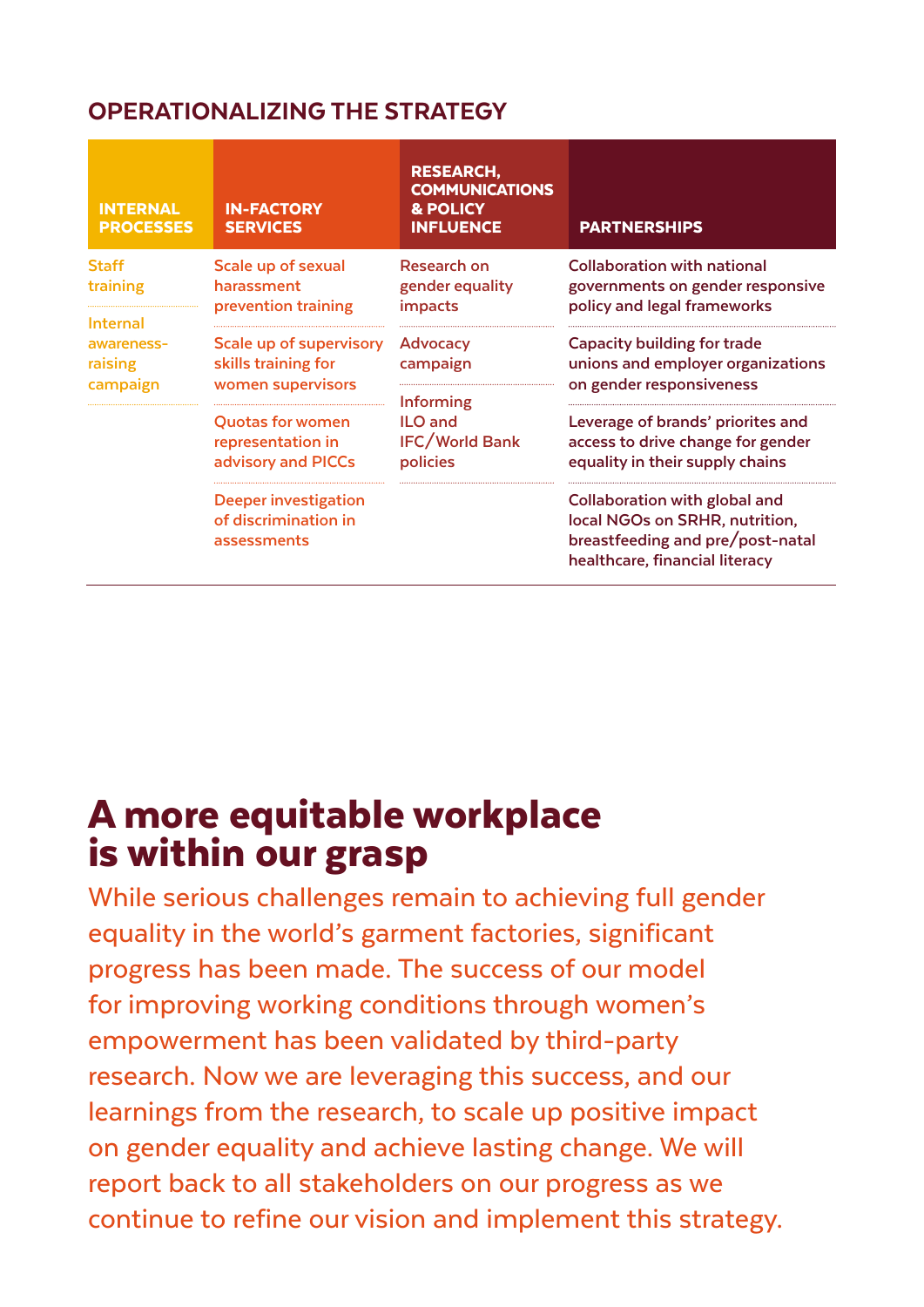**For regular updates, case studies and new research findings, visit our website and follow us on social media.**



**betterwork.org**



**@Better\_Work BetterWorkProgramme**



International<br>Labour<br>Organization